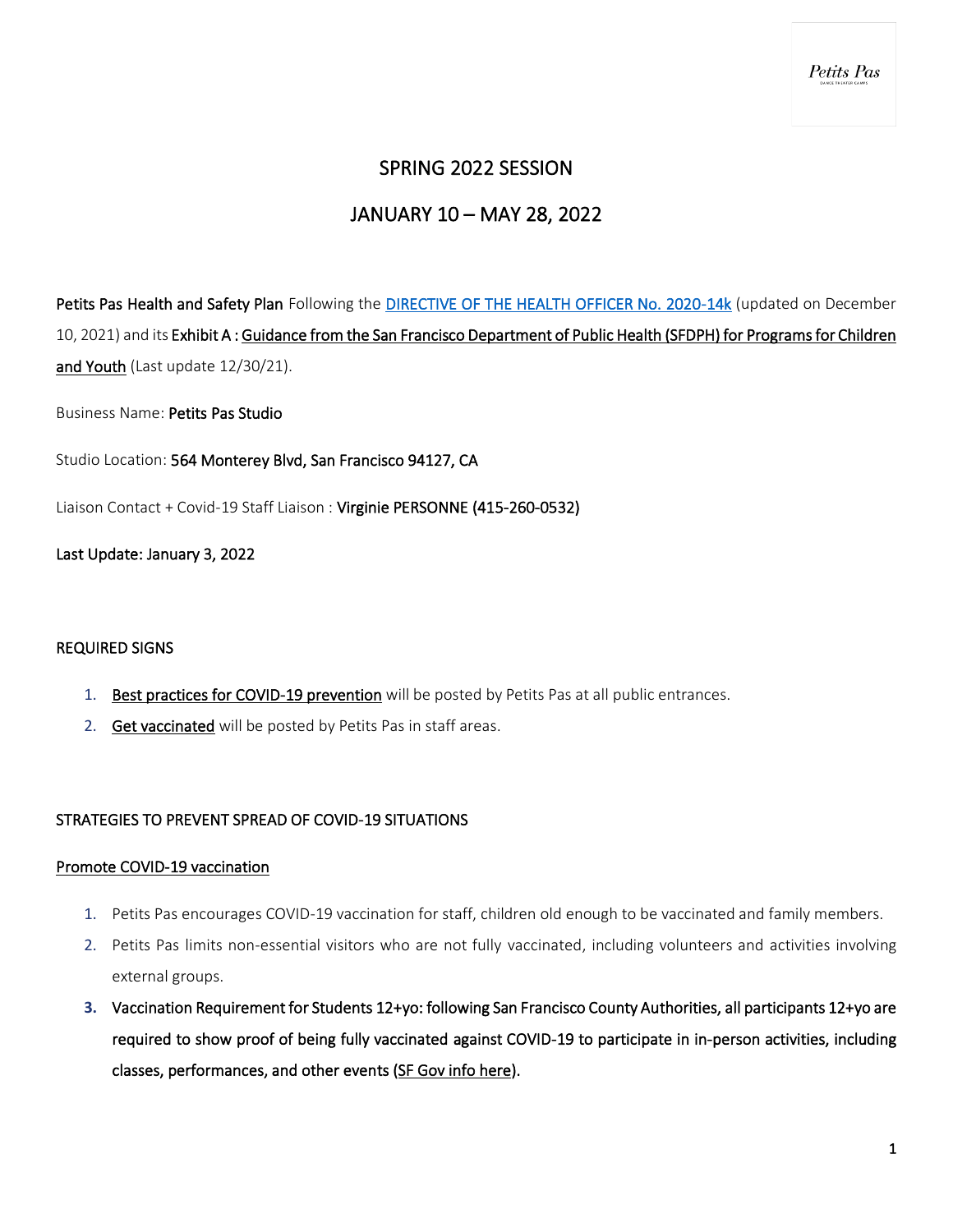## Wear face masks indoor

- 1. Face masks are required indoors for everyone 24 months and older, even if they have been fully vaccinated for COVID-19. Petits Pas will develop protocols to enforce mask requirements. Staff must and will wear a face mask even when children and youth are not present.
- 2. Masks must be well-fitted and cover the mouth and nose. Scarves and other loose face coverings are not allowed. Face masks must not have an exhalation valve.
- 3. Petits Pas will keep a supply of face masks for people who forget to bring their own.
- 4. Face masks are not required outdoors but Petits Pas requires Children, Staff and Family Members to wear face covering on the outdoor Petits Pas premises when social distancing is not possible.
- 5. Petits Pas staff will make sure that children wearing face masks do not overheat in hot weather.
- 6. Exemptions to face masks: Children under 24 months old must not wear face coverings due to the risk of suffocation. People who are unconscious, asleep, or unable to remove a face mask independently must not wear masks. For other exemptions to this requirement, see CDPH Face Mask guidance.

#### Improve ventilation and use outdoor spaces as often as possible

- 1. Petits Pas will follow [CDPH Ventilation Guidance.](https://www.cdph.ca.gov/Programs/CID/DCDC/Pages/COVID-19/Interim-Guidance-for-Ventilation-Filtration-and-Air-Quality-in-Indoor-Environments.aspx)
- 2. Petits Pas has the chance to run classes in a very large studio open to the Patio (Windows, and door).
- 3. Petits Pas will do breaks (Water-breaks) outside (Patio of the Studio).
- 4. Petits Pas uses portable air cleaners in each indoor space ("HEPA filters").
- 5. Petits Pas staff will open windows to increase natural ventilation with outdoor air when health and safety allow. Petits Pas Staff will also let room doors slightly open to promote flow of outdoor air through the indoor space.
- 6. During wildfires or other times when air quality is poor, Petits Pas will prioritize maintaining healthy air quality indoors. Our program may remain open even if we need to close our windows or decrease outdoor air intake by our ventilation system during these times. Petits Pas will continue other precautions, especially wearing masks.

For more information: [https://www.cdc.gov/coronavirus/2019-ncov/community/schools-childcare/ventilation.html,](https://www.cdc.gov/coronavirus/2019-ncov/community/schools-childcare/ventilation.html) [https://www.cdph.ca.gov/Programs/CID/DCDC/Pages/COVID-19/Interim-Guidance-for-Ventilation-Filtration-and-Air-](https://www.cdph.ca.gov/Programs/CID/DCDC/Pages/COVID-19/Interim-Guidance-for-Ventilation-Filtration-and-Air-Quality-in-Indoor-Environments.aspx)[Quality-in-Indoor-Environments.aspx](https://www.cdph.ca.gov/Programs/CID/DCDC/Pages/COVID-19/Interim-Guidance-for-Ventilation-Filtration-and-Air-Quality-in-Indoor-Environments.aspx)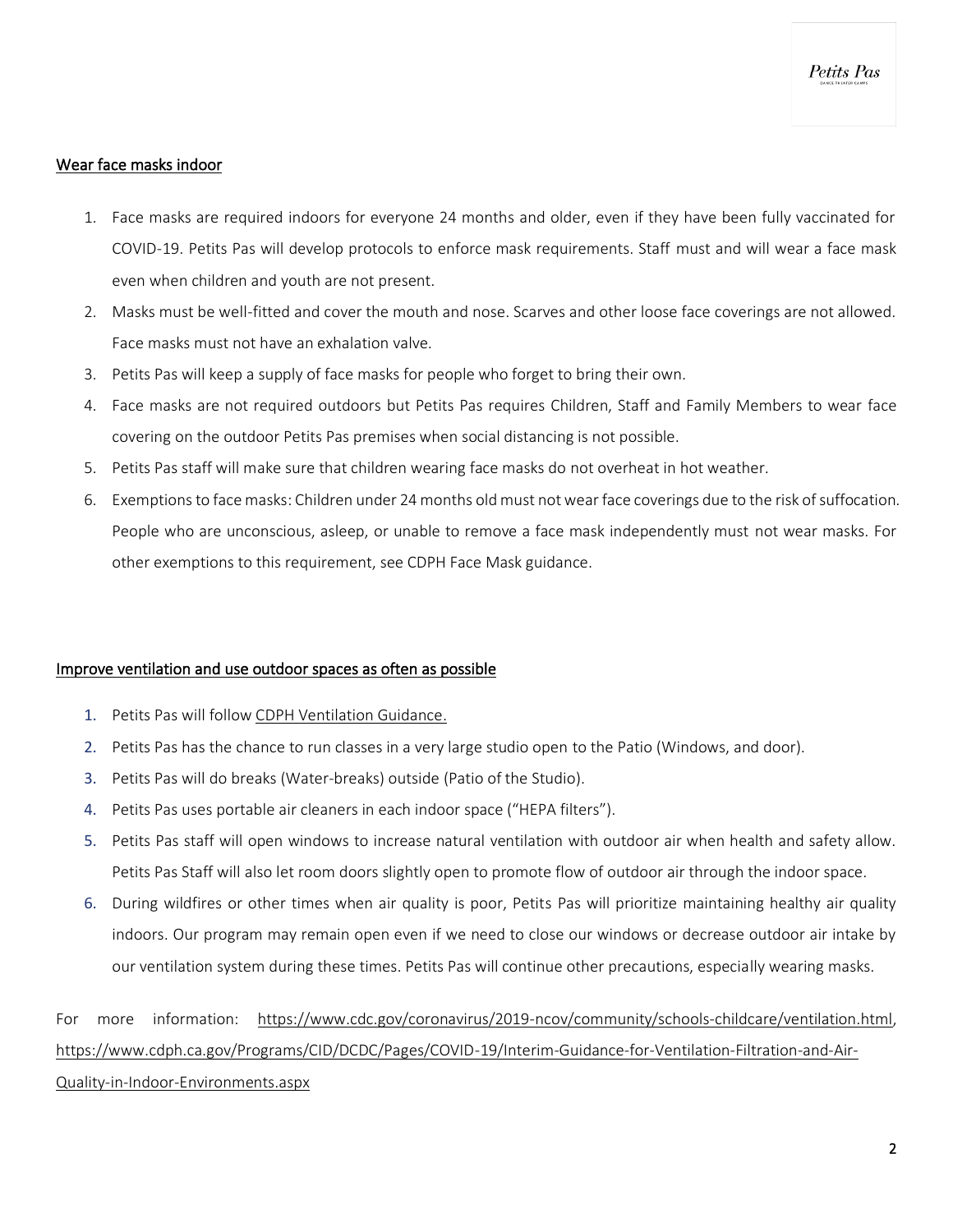## Petits Pas will ask students to stay home when sick after home-based symptom checks

- 1. Petits Pas will provide a list of COVID-19 symptoms to staff and families of children. Petits Pas will make sure they know to stay home if they have symptoms. SFDPH has created a sample handout for families available [here.](https://www.sfdph.org/dph/files/ig/Parent-Guardian-Health-Check-Handout.pdf)
- 2. Petits Pas will encourage family members of children and staff to get tested promptly if they have symptoms of COVID-19. This will lower the risk of infection spreading to people in our program.
- 3. SFDPH does not recommend temperature checks anymore.
- 4. Petits Pas will encourage staff, children and youth who are not fully vaccinated for COVID-19 t[o quarantine and test](https://www.cdc.gov/coronavirus/2019-ncov/travelers/travel-during-covid19.html)  [after travel,](https://www.cdc.gov/coronavirus/2019-ncov/travelers/travel-during-covid19.html) and to follow CDC recommendations for travel at [https://www.cdc.gov/coronavirus/2019](https://www.cdc.gov/coronavirus/2019-ncov/travelers/travel-during-covid19.html) [ncov/travelers/travel-during-covid19.html](https://www.cdc.gov/coronavirus/2019-ncov/travelers/travel-during-covid19.html)
- 5. Petits Pas can require staff and students who are not fully vaccinated for COVID-19 to wait for the end of the CDCrecommended quarantine period before returning to the program travel.

### Petits Pas will follow recommended hand hygiene

- 1. Petits Pas will follow pre-COVID-19 universal health precautions for handwashing. This document is available [here.](https://cchp.ucsf.edu/sites/g/files/tkssra181/f/standardprecen020305_adr.pdf)
- 2. Petits Pas will develop routines and schedules for staff and children to wash or sanitize (when washing is not possible) their hands frequently, including immediately after arriving, after going to the bathroom, and after wiping noses, coughing, or sneezing.
- 3. Handwashing with soap is more effective than hand sanitizer. Hand sanitizer is optional if people can easily wash their hands with soap and water at a sink.
- 4. Petits Pas will keep hand sanitizer out of the reach of young children and supervise use.

#### Cleaning and disinfection protocols

- 1. Petits Pas staff will clean frequently touched surfaces daily and between groups (like door handles, light switches, sink handles, barres,…etc.)
- 2. Petits Pas will remove items that are difficult to clean (e.g., soft toys, "loveys").
- 3. Additional disinfection is recommended only if a person with COVID-19 was present within the last 24 hours; Spaces occupied by that person during that time must be cleaned AND disinfected. For more information: https://www.cdc.gov/coronavirus/2019-ncov/community/disinfecting-building-facility.html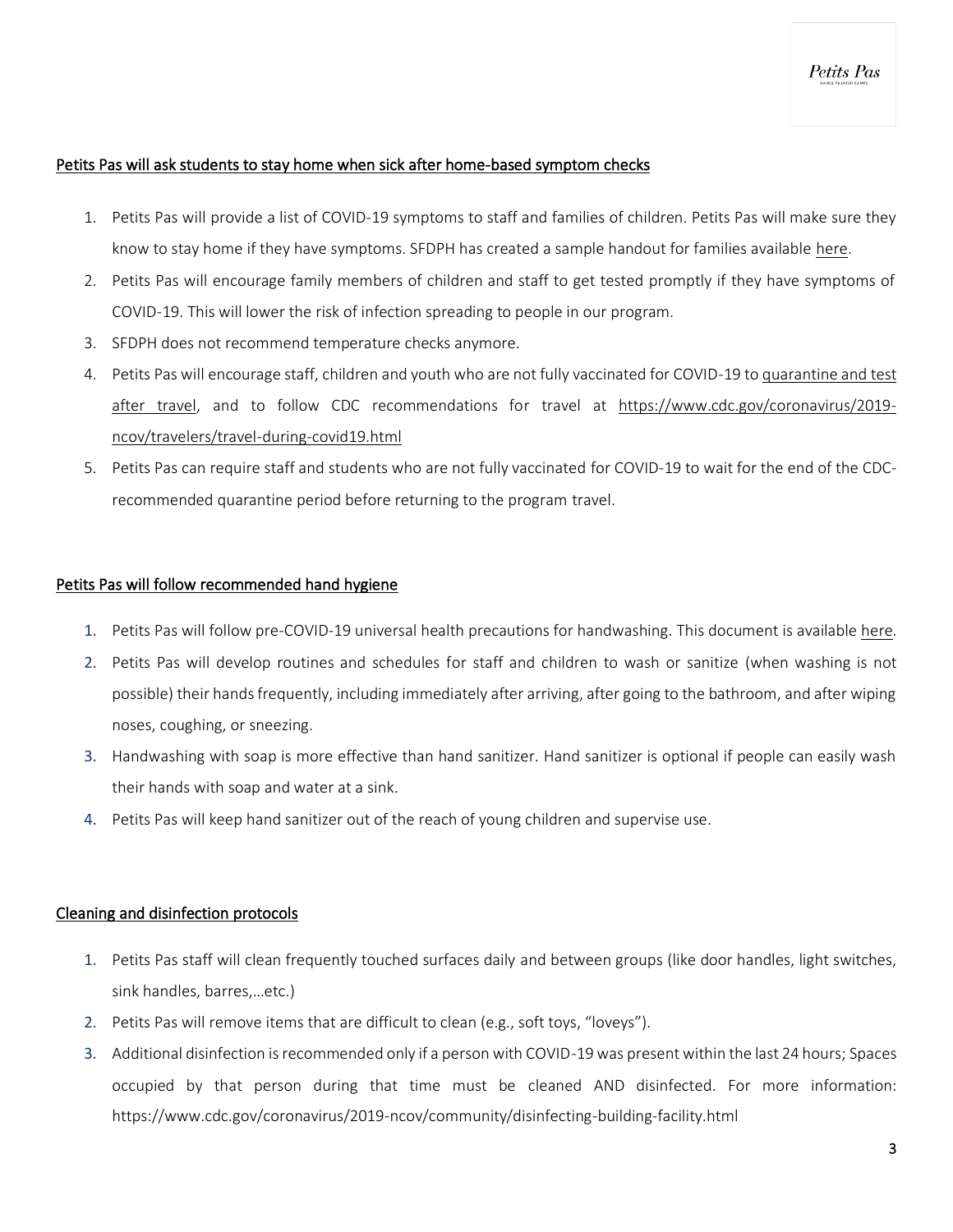Petits Pas

# Physical distancing is no longer required by SFDPH

SFDPH "Physical distancing is less important when people wear face masks, vaccination rates are high, and spread of COVID-19 is low". Nevertheless, Petits Pas will ask Staff and Children to maintain physical distancing indoor during dance activities.

# Cohorting is not required

- 1. Staff and volunteers may work with more than one group.
- 2. Children may participate in more than one group each day.
- 3. Single-day programs and drop-in programs are now allowed. Programs can add new children and youth at any time.
- 4. There is no maximum group size.

# Petits Pas will limit sharing

- 1. Petits Pas staff will make sure there is no sharing of drink bottles and other personal items.
- 2. Children and youth can use shared supplies and equipment such as mats, barre, props if the above hand hygiene practices are followed. Petits Pas staff will clean shared equipment after each class.
- 3. Petits Pas staff will have children wash or sanitize their hands before and after using shared supplies and equipment.
- 4. Participants should arrive dressed to class to the greatest extent possible.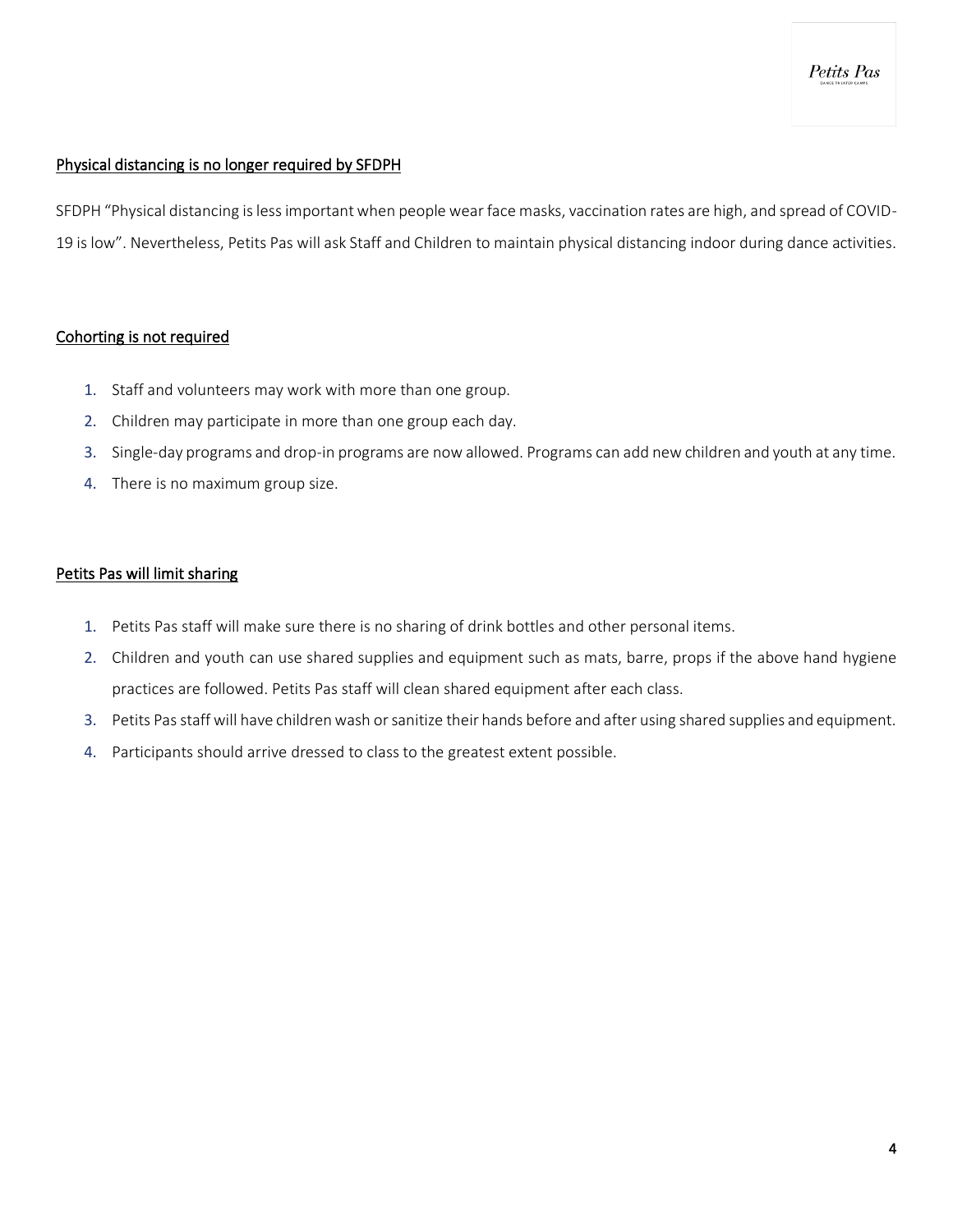Petits Pas

### SPECIFIC SITUATIONS

#### **Transportation**

Regarding carpools and shared rides, Petits Pas will tell staff and families to try to carpool with the same stable group of people, to open windows and turn the fan on high, set to outdoor air and to treat the vehicle as an indoor space, so everyone in the vehicle should wear a face mask.

### Meals/snacks/water breaks

- 1. Petits Pas will make sure that breaks are taken outside if any.
- 2. Petits Pas will make sure to space unvaccinated children out if drinking or eating.

### Drop-off and pick-up for children enrolled in our program

- 1. Drop-off and pick-up will be curbside. Meet the staff at the main entrance of the Studio
- 2. Petits Pas encourages parents/caregivers to stay outside at drop-off and pick-up to prevent the spread of Covid-19.
- 3. Parents and caregivers may enter the building briefly for drop-off for the first class, even if they are not fully vaccinated for COVID-19.

# Events

Performances and other events that involve families are allowed if they follow the [city guideline.](https://www.sfdph.org/dph/alerts/files/C19-07-Mega-and-Large-Event-Chart.pdf) Petits Pas will keep a log of all persons who attend. This will be helpful if someone tests positive for COVID-19.